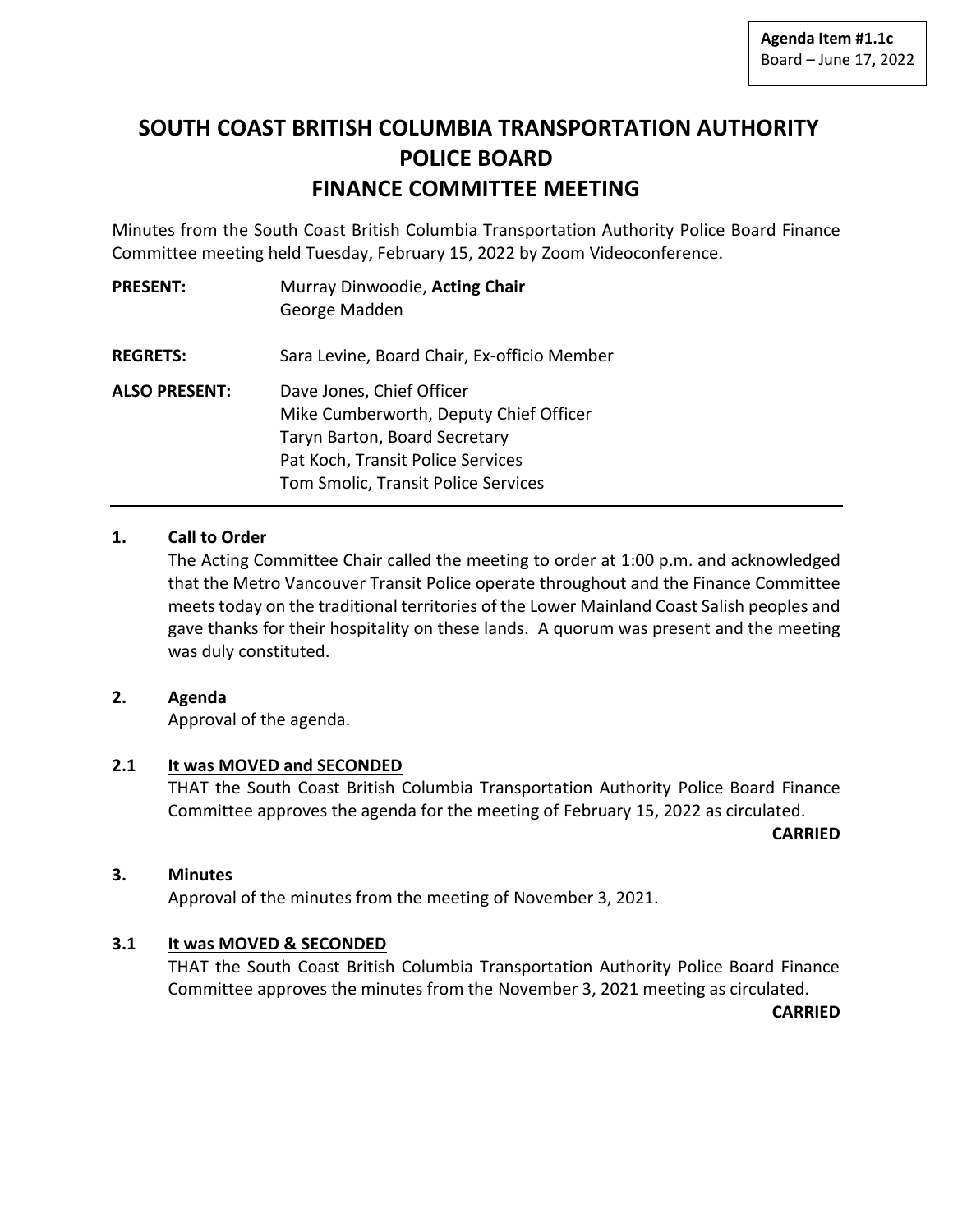## **4. Terms of Reference**

The Committee reviewed the Terms of Reference. This is an annual review as per the Duties and Responsibilities section of the Committee's Terms of Reference. One change was made to remove reference to 'he or she'. The change is consistent with the other Committee's Terms of Reference to be more gender fluid.

## **4.1 It was MOVED and SECONDED**

THAT the South Coast British Columbia Transportation Authority Police Board Finance Committee forwards the amended Finance Committee Terms of Reference to the Board for approval at the next regular meeting.

**CARRIED**

## **5. Any other items**

There were no other items.

## **6. Next Meeting Date**

The next Finance Committee meeting is scheduled for April 26, 2022.

\_\_\_\_\_\_\_\_\_\_\_\_\_\_\_\_\_\_\_\_\_\_\_\_\_\_\_\_\_ \_\_\_\_\_\_\_\_\_\_\_\_\_\_\_\_\_\_\_\_\_\_\_\_\_\_\_\_\_\_

## **7. Closure**

The Finance Committee meeting was declared closed at 1:05 p.m.

*Signed Minutes on File Signed Minutes on File*

Murray Dinwoodie, Acting Chair Taryn Barton, Committee Secretary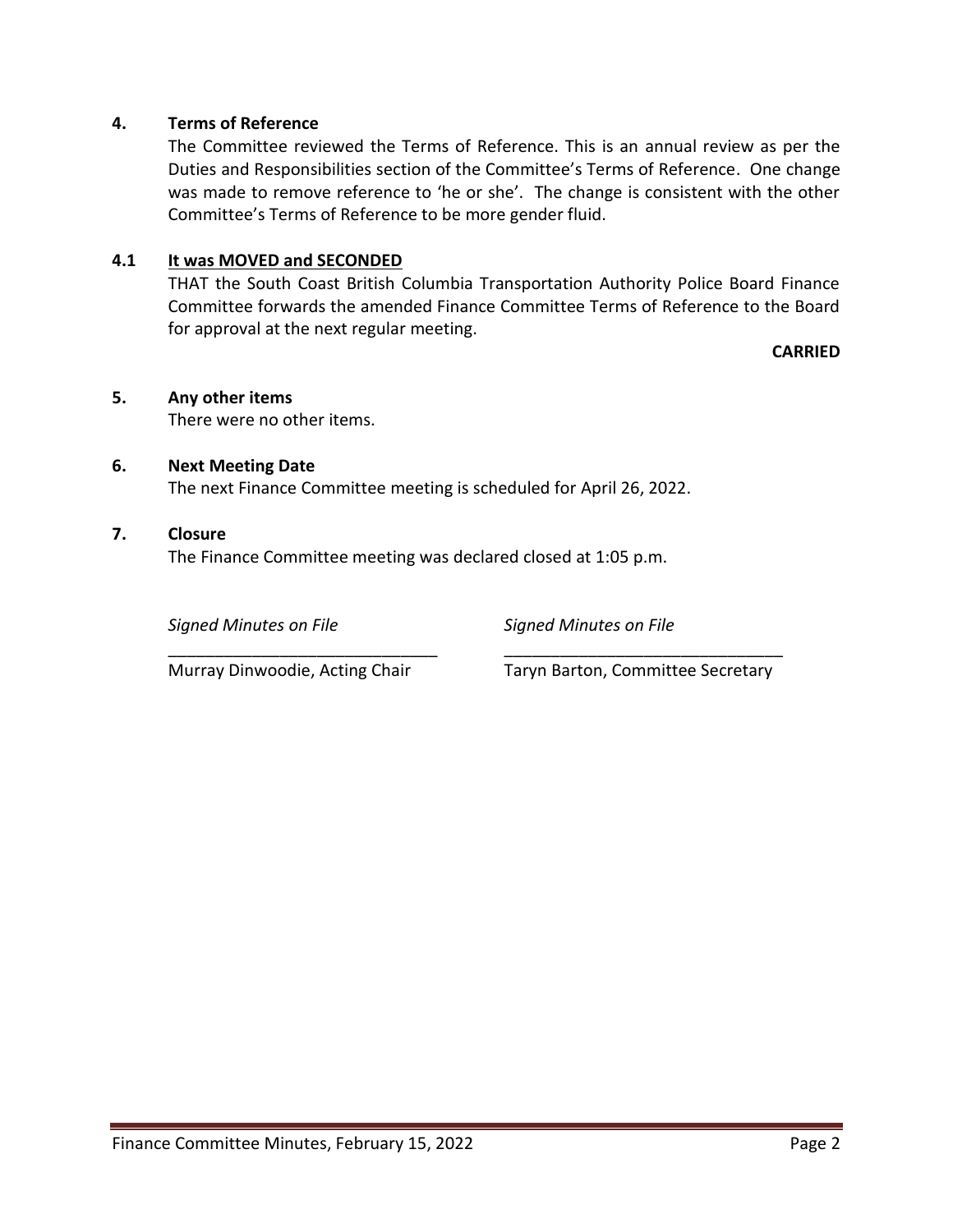# **SOUTH COAST BRITISH COLUMBIA TRANSPORTATION AUTHORITY POLICE BOARD GOVERNANCE COMMITTEE MEETING**

Minutes from the South Coast British Columbia Transportation Authority Police Board Governance Committee meeting held Monday, March 7, 2022 by videoconference.

| <b>PRESENT:</b>      | George Madden, Committee Chair              |  |
|----------------------|---------------------------------------------|--|
|                      | Murray Dinwoodie                            |  |
|                      | Carla Hotel                                 |  |
|                      | Maureen Levy                                |  |
| <b>REGRETS:</b>      | Sara Levine, Board Chair, Ex-officio Member |  |
| <b>ALSO PRESENT:</b> | Dave Jones, Chief Officer                   |  |
|                      | Anita Furlan, Deputy Chief Officer          |  |
|                      | Taryn Barton, Board Secretary               |  |
|                      | Stephen Crosby, Transit Police Services     |  |
|                      |                                             |  |

## **1. Call to Order & Territorial Acknowledgement**

The meeting was called to order at 1:00 p.m. and the Committee Chair acknowledged that the Metro Vancouver Transit Police operate throughout the traditional territory of the Lower Mainland Coast Salish peoples and gave thanks for their hospitality on these lands and paid respect to their elders past and present. A quorum was present and the meeting was duly constituted.

## **2. Consent Agenda**

The following items were considered in the consent agenda:

- a) Agenda for the meeting of March 7, 2022 (for approval); and
- b) Minutes from the meeting of January 17, 2022 (for approval, forward to the Board for information).

# **2.1 It was MOVED and SECONDED**

THAT the South Coast British Columbia Transportation Authority Police Board Governance Committee approves the following items on the consent agenda:

- a) Agenda for the meeting of March 7, 2022 (for approval); and
- b) Minutes from the meeting of January 17, 2022 (for approval, forward to the Board for information).

## **CARRIED**

## **3. Reconciliation (Standing Item)**

**Board Report No. 2022-05: 2021 Year End Update on Strengthening Support to Indigenous Peoples**

This is a standing item on the agenda for the Committee to continue discussions on reconciliation. The Committee reviewed Board Report No. 2022-05: 2021 Year-End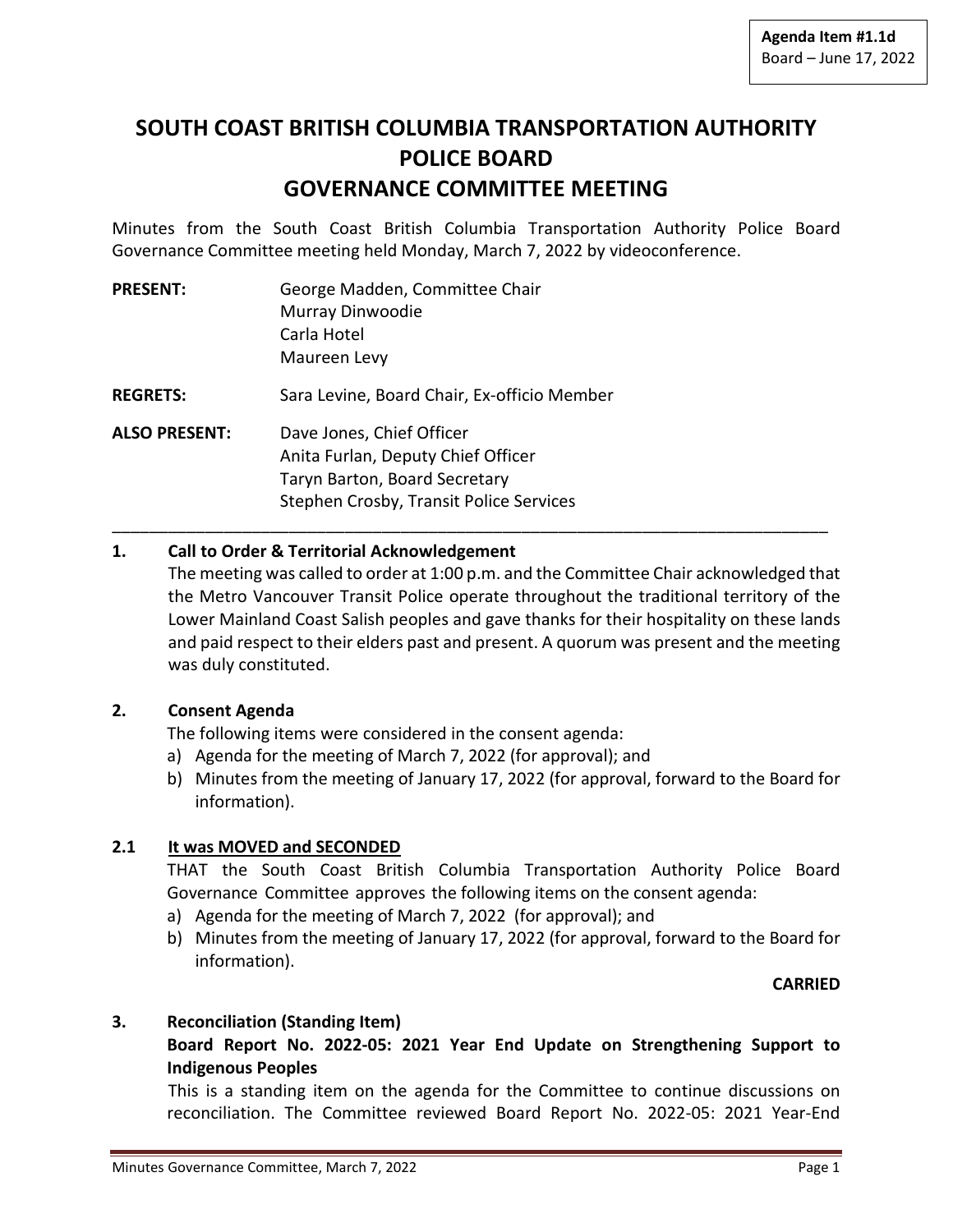Update on Strengthening Support to Indigenous Peoples. The Committee referred to the presentation by Sergeant Simpkin at the last Board meeting and the work being done by the Indigenous Liaison Officer. In addition to presenting to the Board, Sgt. Simpkin also presented to the Chief's Community Council. Chief Jones advised that work around reconciliation continues to grow as outlined in the report. The report is to be received at the next public Board meeting. Going forward, reporting will be through the Strategic Plan updates. The Committee deliberated on the recommendations and actions in the report. The Chief received a comment in regards to the status of updating the Missing Person Policy as noted under Action (A.1) as it is the only one that is classified as 'pending'.

# *\*1:15 p.m. Ms. Barton exited (technical issues)*

The Committee discussed the actions completed to date and that Reconciliation is an ongoing process. Director Dinwoodie requested that the recommendations contained within the Truth and Reconciliation Final Report be considered in future reports on Reconciliation. Mr. Crosby answered questions in regards to Transit Police's community engagement approach and Gender Basis Analysis Plus training undertaken in 2021. The 2021 Year-End Update on Strengthening Support to Indigenous Peoples will be added to the next Police Board public meeting consent agenda for information.

**4. Unconscious Bias to Conscious Inclusion – Director Hotel, Director Levy and Mr. Crosby** The Governance Committee discussed the training undertaken in Q1 2022, Working Effectively with Indigenous Peoples, as well as considerations for future training to commence in the Fall of 2022 on the topic of Unconscious Bias. The Government of Canada offers several online training modules that are only 30 minutes in length. Mr. Crosby will setup a time to meet with Directors Levy and Hotel to further discuss the proposed training, with the goal of bringing forward several recommended course modules for the Police Board's consideration at the September 2022 Board meeting. Consideration will also be given to bringing in guest speakers on the topic.

# **5. Canadian Association of Police Governance (CAPG) – Chair**

As requested by the Board Chair, the Committee reviewed the Board's membership with the CAPG to ensure that there is value for the Board to continue its membership past 2022. Cost information and an overview of CAPG events attended by Board Members was previously circulated with the meeting material.

# *\*1:25 p.m. Ms. Barton returned*

The Committee discussed the benefits of being part of the CAPG and shared comments on the value for the Board with continued membership. The Committee supports the Board's continued ongoing membership with the CAPG and passed the following motion: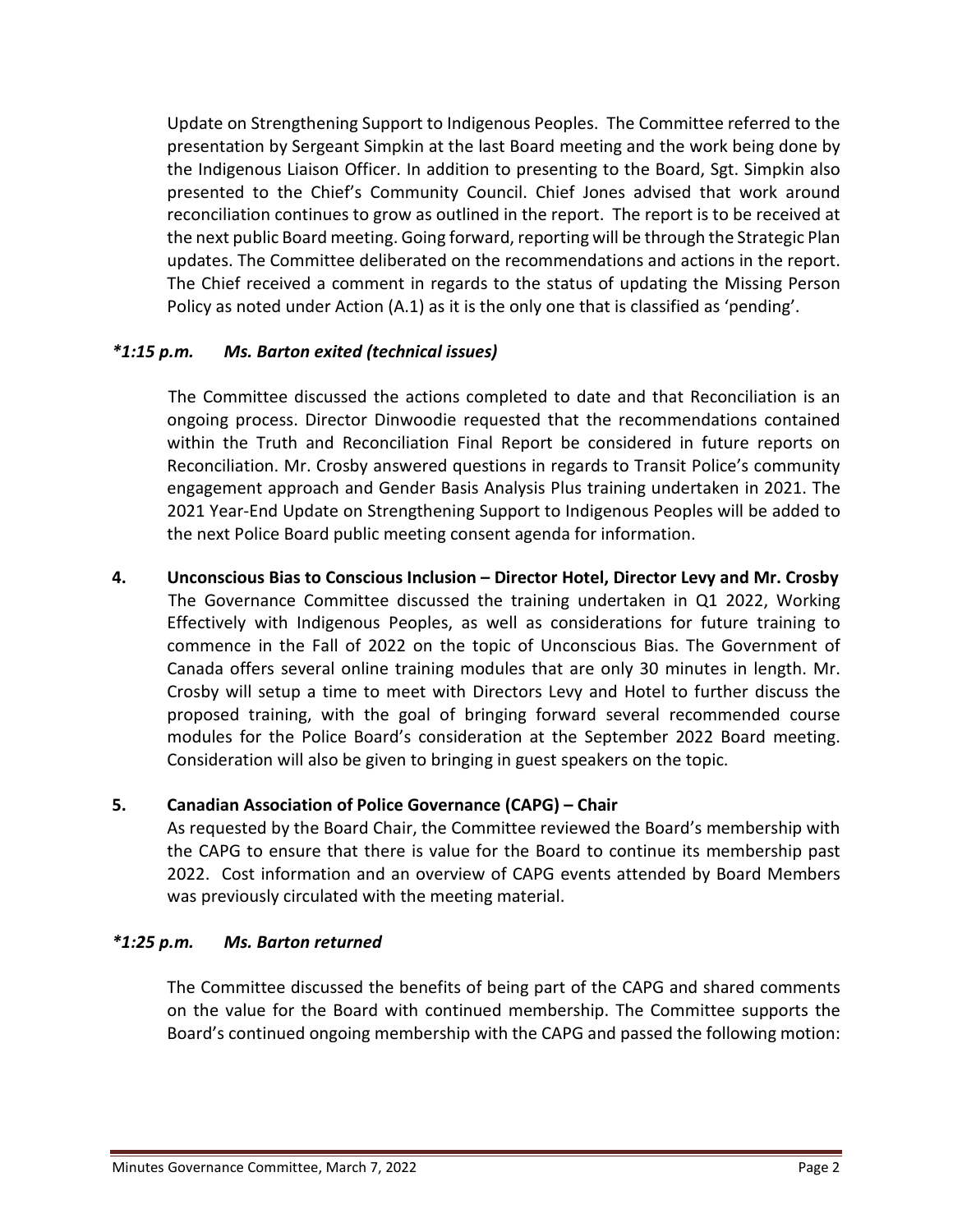## **It was MOVED and SECONDED**

THAT the South Coast British Columbia Transportation Authority Police Board Governance Committee supports the Board's ongoing membership with the Canadian Association of Police Governance and recommends that the Board continue with its membership.

**CARRIED**

## **6. Community Events - Standing Item**

Chief Jones advised the Committee of past community events that Board Members or the Board Chair has attended. With community events starting up again, the Committee will be kept apprised so they may consider if an event is appropriate for a member of the Board to attend. Chief Jones also noted that the Chief's Community Council is open to receiving presentations from various community partners and if the Board has any suggestions to bring them forward to the Board Secretary or Mr. Crosby. The Committee Chair shared some observations from the last Community Council meeting. Chief Jones also advised that the First Nations artist who created the Indigenous Artwork for Transit Police has been attending briefings to present more information on the artwork and the meaning behind it.

*\_\_\_\_\_\_\_\_\_\_\_\_\_\_\_\_\_\_\_\_\_\_\_\_\_\_\_\_\_\_\_\_\_ \_\_\_\_\_\_\_\_\_\_\_\_\_\_\_\_\_\_\_\_\_\_\_\_\_\_\_\_\_\_\_*

## **7. Any Other Business**

There was no other business.

## **8. Next Meeting Date**

The Governance Committee is scheduled to meet on May 16, 2022.

## **9. Closure**

The meeting was declared closed at 1:34 p.m.

Certified Correct:

*Signed Minutes on File Signed Minutes on File*

George Madden, Committee Chair Taryn Barton, Board Secretary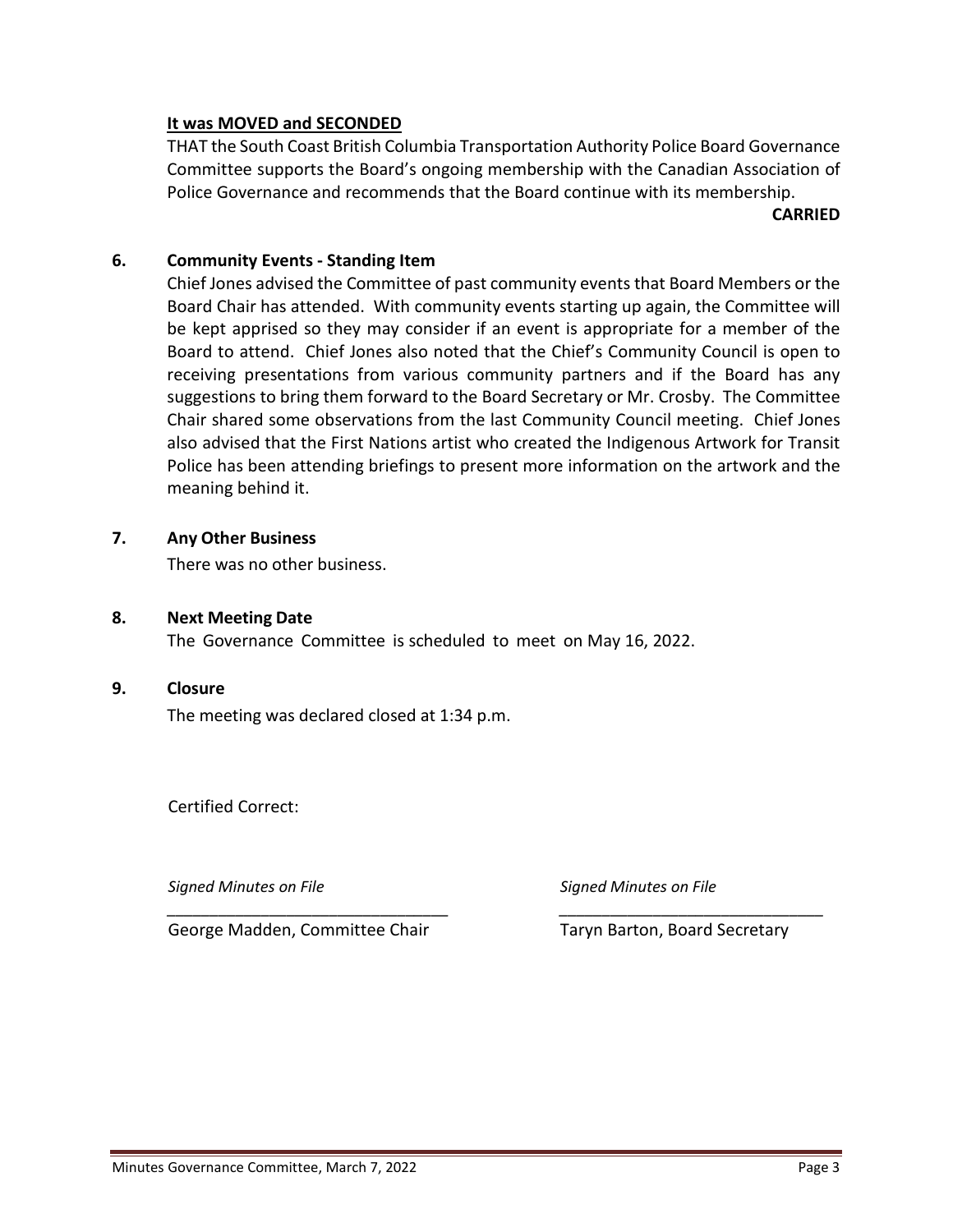# **SOUTH COAST BRITISH COLUMBIA TRANSPORTATION AUTHORITY POLICE BOARD GOVERNANCE COMMITTEE MEETING**

Minutes from the South Coast British Columbia Transportation Authority Police Board Governance Committee special meeting held Tuesday, April 19, 2022 by videoconference.

| <b>PRESENT:</b> | George Madden, Committee Chair              |
|-----------------|---------------------------------------------|
|                 | Murray Dinwoodie                            |
|                 | Carla Hotel                                 |
|                 | Maureen Levy                                |
| <b>REGRETS:</b> | Sara Levine, Board Chair, Ex-officio Member |
| ALSO PRESENT:   | Taryn Barton, Board Secretary               |

## **1. Call to Order & Territorial Acknowledgement**

The meeting was called to order at 12:32 p.m. and the Committee Chair acknowledged that the Metro Vancouver Transit Police operate throughout the traditional territory of the Lower Mainland Coast Salish peoples and gave thanks for their hospitality on these lands and paid respect to their elders past and present. A quorum was present and the meeting was duly constituted.

\_\_\_\_\_\_\_\_\_\_\_\_\_\_\_\_\_\_\_\_\_\_\_\_\_\_\_\_\_\_\_\_\_\_\_\_\_\_\_\_\_\_\_\_\_\_\_\_\_\_\_\_\_\_\_\_\_\_\_\_\_\_\_\_\_\_\_\_\_\_\_\_\_\_\_\_\_

## **2. Agenda**

Approval of the agenda:

## **2.1 It was MOVED and SECONDED**

THAT the South Coast British Columbia Transportation Authority Police Board Governance Committee approves the Agenda for the special meeting of the Governance Committee of April 19, 2022 as circulated.

## **CARRIED**

## **3. E-Comm Board of Directors**

Director Dinwoodie provided an overview of the process for nominating a representative to the E-Comm Board of Directors for the Class 'A' Shareholders in the Board's grouping. The grouping includes the Police Boards of New Westminster, Abbotsford, Port Moody, West Vancouver and Metro Vancouver Transit Police. New Westminster proposed implementing a formal rotation process going forward. Moving to an alphabetical order, Metro Vancouver Transit Police Board would be next as the current representative is from Abbotsford and has already served two terms. The Committee was asked by the Board to review and make a recommendation to the Board on a rotation process as well as a nominee if appropriate. The Committee deliberated and shared comments. There was support for the alphabetical rotation model proposed by New Westminster. The Committee also discussed a two-year term commitment. E-Comm has a deadline of May  $13<sup>th</sup>$  so the Board would need to approve the recommendation by Consent Resolution. It